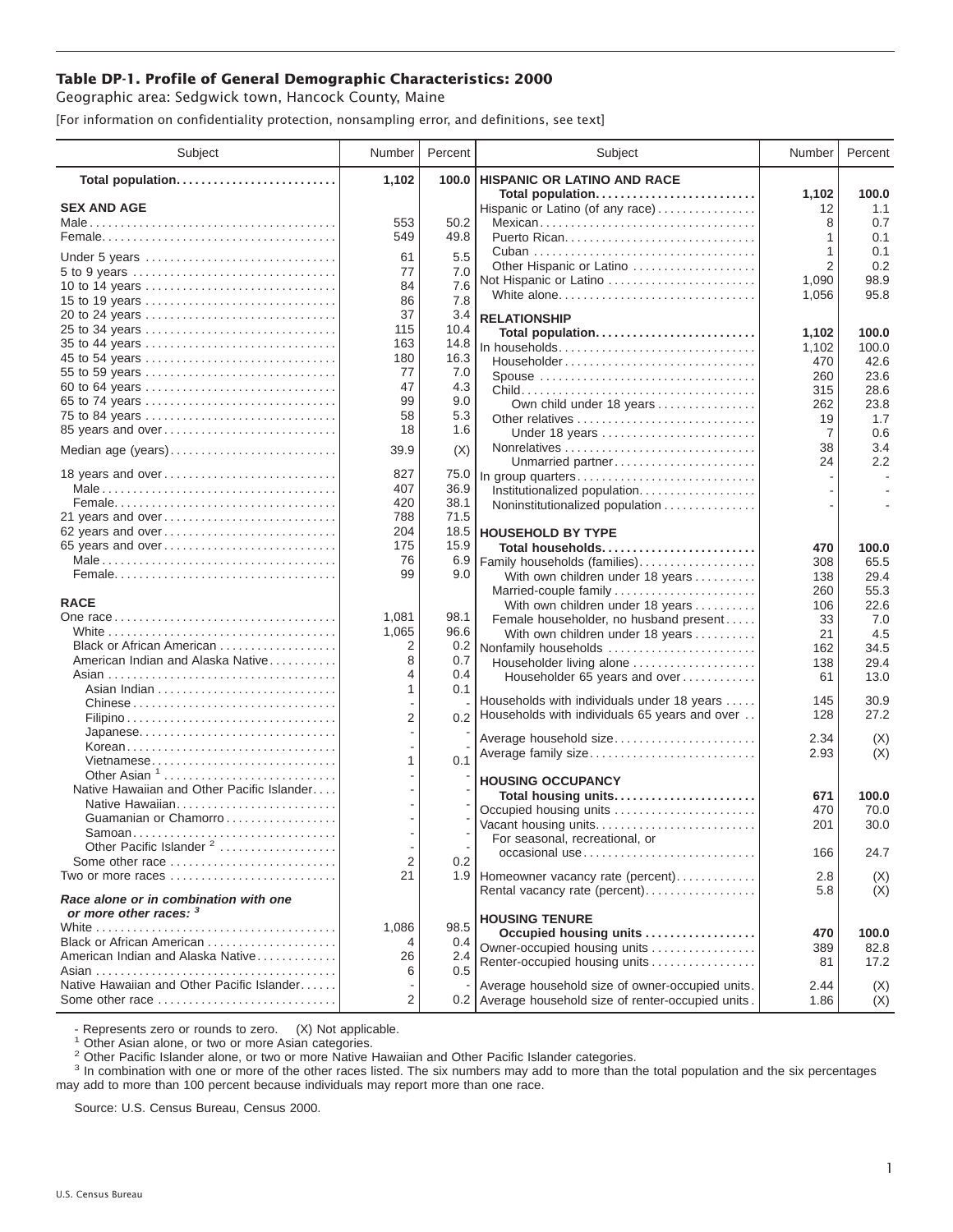## **Table DP-2. Profile of Selected Social Characteristics: 2000**

Geographic area: Sedgwick town, Hancock County, Maine

[Data based on a sample. For information on confidentiality protection, sampling error, nonsampling error, and definitions, see text]

| Subject                                                                     | Number    | Percent     | Subject                                                              | Number         | Percent      |
|-----------------------------------------------------------------------------|-----------|-------------|----------------------------------------------------------------------|----------------|--------------|
| <b>SCHOOL ENROLLMENT</b>                                                    |           |             | <b>NATIVITY AND PLACE OF BIRTH</b>                                   |                |              |
| Population 3 years and over                                                 |           |             | Total population                                                     | 1,090          | 100.0        |
| enrolled in school                                                          | 269       |             |                                                                      | 1,072          | 98.3         |
| Nursery school, preschool<br>Kindergarten                                   | 9<br>14   | 3.3<br>5.2  | Born in United States<br>State of residence                          | 1,065<br>635   | 97.7<br>58.3 |
| Elementary school (grades 1-8)                                              | 129       | 48.0        | Different state                                                      | 430            | 39.4         |
| High school (grades $9-12$ )                                                | 78        | 29.0        | Born outside United States                                           | $\overline{7}$ | 0.6          |
| College or graduate school                                                  | 39        |             | 14.5   Foreign born                                                  | 18             | 1.7          |
|                                                                             |           |             | Entered 1990 to March 2000                                           |                |              |
| <b>EDUCATIONAL ATTAINMENT</b>                                               |           |             | Naturalized citizen                                                  | 14             | 1.3          |
| Population 25 years and over                                                | 758<br>37 | 100.0       |                                                                      | 4              | 0.4          |
| Less than 9th grade<br>9th to 12th grade, no diploma                        | 63        | 4.9<br>8.3  | <b>REGION OF BIRTH OF FOREIGN BORN</b>                               |                |              |
| High school graduate (includes equivalency)                                 | 241       | 31.8        | Total (excluding born at sea)                                        | 18             | 100.0        |
| Some college, no degree                                                     | 156       | 20.6        |                                                                      | 4              | 22.2         |
| Associate degree                                                            | 44        | 5.8         |                                                                      | 4              | 22.2         |
|                                                                             | 121       | 16.0        |                                                                      |                |              |
| Graduate or professional degree                                             | 96        | 12.7        |                                                                      | 1              | 5.6          |
| Percent high school graduate or higher                                      | 86.8      | (X)         | Northern America                                                     | 9              | 50.0         |
| Percent bachelor's degree or higher                                         | 28.6      | (X)         |                                                                      |                |              |
|                                                                             |           |             | <b>LANGUAGE SPOKEN AT HOME</b><br>Population 5 years and over        | 1,028          | 100.0        |
| <b>MARITAL STATUS</b>                                                       | 875       | 100.0       | English only                                                         | 1,012          | 98.4         |
| Population 15 years and over<br>Never married                               | 190       | 21.7        | Language other than English                                          | 16             | 1.6          |
| Now married, except separated                                               | 534       | 61.0        | Speak English less than "very well"                                  | 2              | 0.2          |
| Separated                                                                   | 2         | 0.2         | Spanish                                                              | 12             | 1.2          |
|                                                                             | 66        | 7.5         | Speak English less than "very well"                                  | 2              | 0.2          |
|                                                                             | 46        | 5.3         | Other Indo-European languages<br>Speak English less than "very well" | $\overline{2}$ | 0.2          |
|                                                                             | 83        | 9.5         | Asian and Pacific Island languages                                   |                |              |
|                                                                             | 43        | 4.9         | Speak English less than "very well"                                  |                |              |
| <b>GRANDPARENTS AS CAREGIVERS</b>                                           |           |             |                                                                      |                |              |
| Grandparent living in household with                                        |           |             | <b>ANCESTRY (single or multiple)</b><br>Total population             | 1,090          | 100.0        |
| one or more own grandchildren under                                         |           |             | Total ancestries reported                                            | 1,070          | 98.2         |
| Grandparent responsible for grandchildren                                   |           |             |                                                                      |                |              |
|                                                                             |           |             |                                                                      | 2              | 0.2          |
| <b>VETERAN STATUS</b>                                                       |           |             |                                                                      | 6              | 0.6          |
| Civilian population 18 years and over                                       | 825       | 100.0       |                                                                      | 4              | 0.4          |
| Civilian veterans                                                           | 144       | 17.5        | French (except Basque) <sup>1</sup>                                  | 286<br>68      | 26.2<br>6.2  |
|                                                                             |           |             | French Canadian <sup>1</sup>                                         | 13             | 1.2          |
| <b>DISABILITY STATUS OF THE CIVILIAN</b><br>NONINSTITUTIONALIZED POPULATION |           |             |                                                                      | 92             | 8.4          |
| Population 5 to 20 years                                                    | 236       | 100.0       |                                                                      | 4              | 0.4          |
| With a disability                                                           | 32        | 13.6        |                                                                      | 10             | 0.9          |
| Population 21 to 64 years                                                   | 621       | 100.0       |                                                                      | 131            | 12.0         |
| With a disability                                                           | 85        | 13.7        |                                                                      | 19             | 1.7          |
|                                                                             | 49.4      | (X)         | Norwegian                                                            | $\overline{2}$ | 0.2          |
| No disability                                                               | 536       | 86.3        |                                                                      | 30             | 2.8          |
| Percent employed                                                            | 77.1      | (X)         |                                                                      | 2              | 0.2          |
| Population 65 years and over                                                | 171       | 100.0       |                                                                      | $\overline{7}$ | 0.6          |
| With a disability                                                           | 79        | 46.2        |                                                                      | 21             | 1.9          |
| <b>RESIDENCE IN 1995</b>                                                    |           |             |                                                                      | 39             | 3.6          |
| Population 5 years and over                                                 | 1,028     | 100.0       | Subsaharan African                                                   |                |              |
| Same house in 1995                                                          | 658       | 64.0        |                                                                      | 39             | 3.6          |
| Different house in the U.S. in 1995                                         | 370       | 36.0        |                                                                      | 2              | 0.2          |
| Same county                                                                 | 143       | 13.9        |                                                                      | $\overline{2}$ | 0.2          |
|                                                                             | 227       | 22.1        | United States or American                                            | 143            | 13.1         |
| Same state<br>Different state                                               | 66<br>161 | 6.4<br>15.7 | West Indian (excluding Hispanic groups)                              | 5<br>5         | 0.5<br>0.5   |
|                                                                             |           |             | Other ancestries                                                     | 138            | 12.7         |
|                                                                             |           |             |                                                                      |                |              |

-Represents zero or rounds to zero. (X) Not applicable. 1 The data represent a combination of two ancestries shown separately in Summary File 3. Czech includes Czechoslovakian. French includes Alsatian. French Canadian includes Acadian/Cajun. Irish includes Celtic.

Source: U.S. Bureau of the Census, Census 2000.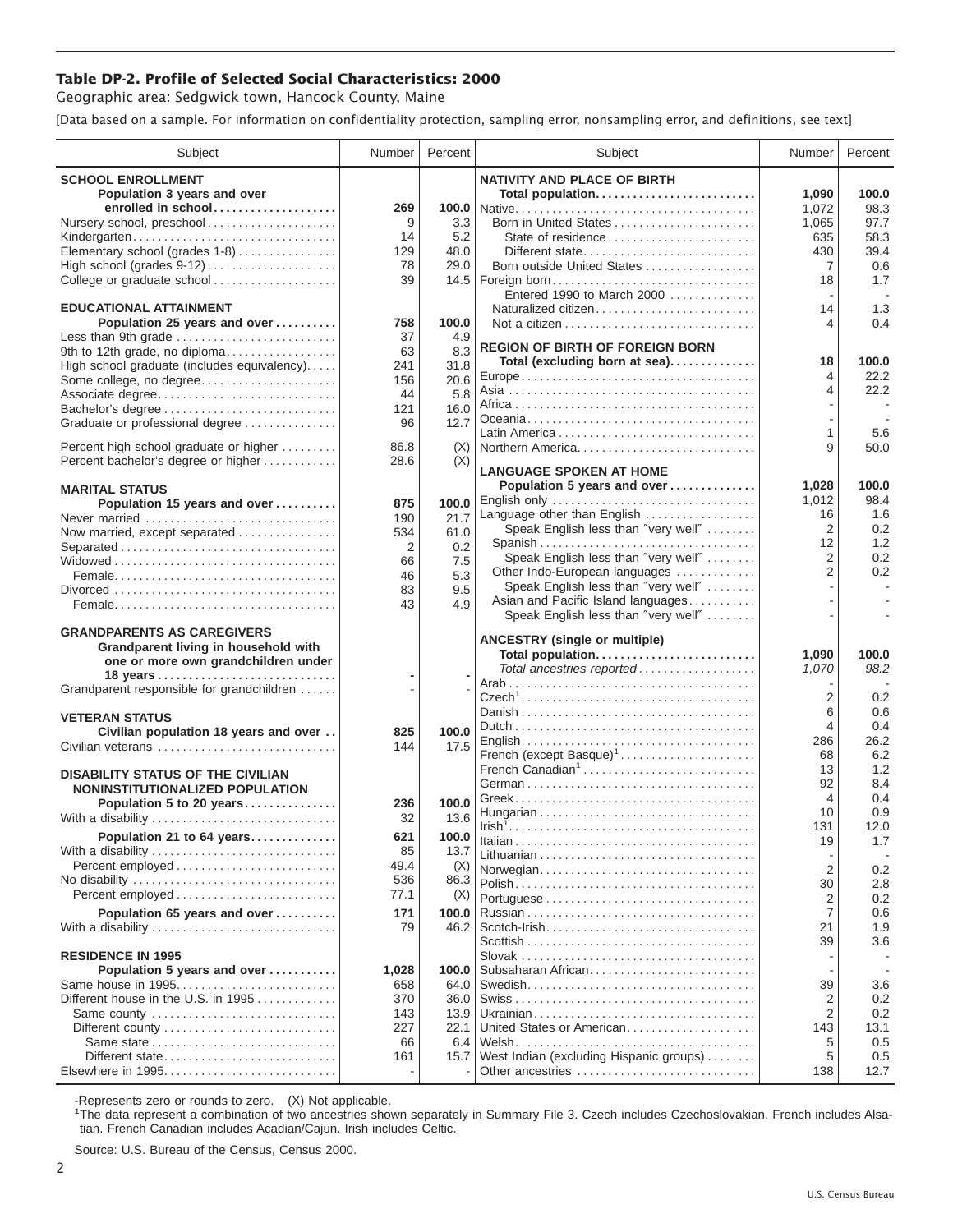## **Table DP-3. Profile of Selected Economic Characteristics: 2000**

Geographic area: Sedgwick town, Hancock County, Maine [Data based on a sample. For information on confidentiality protection, sampling error, nonsampling error, and definitions, see text]

| Subject                                         | Number | Percent | Subject                                                                                | Number  | Percent |
|-------------------------------------------------|--------|---------|----------------------------------------------------------------------------------------|---------|---------|
| <b>EMPLOYMENT STATUS</b>                        |        |         | <b>INCOME IN 1999</b>                                                                  |         |         |
| Population 16 years and over                    | 846    | 100.0   | Households                                                                             | 464     | 100.0   |
| In labor force                                  | 523    |         | 61.8 Less than \$10,000                                                                | 46      | 9.9     |
| Civilian labor force                            | 523    |         |                                                                                        | 35      | 7.5     |
| Employed                                        | 500    |         |                                                                                        | 71      | 15.3    |
|                                                 | 23     |         |                                                                                        |         | 17.2    |
|                                                 |        |         |                                                                                        | 80      | 20.5    |
| Percent of civilian labor force                 | 4.4    |         | $(X)$ \\ \$35,000 to \$49,999                                                          | 95      |         |
|                                                 |        |         | \$50,000 to \$74,999                                                                   | 79      | 17.0    |
| Not in labor force                              | 323    |         |                                                                                        | 33      | 7.1     |
| Females 16 years and over                       | 430    | 100.0   | \$100,000 to \$149,999                                                                 | 18      | 3.9     |
| In labor force                                  | 236    | 54.9    | \$150,000 to \$199,999                                                                 |         |         |
| Civilian labor force                            | 236    | 54.9    | \$200,000 or more                                                                      | 7       | 1.5     |
| Employed                                        | 224    | 52.1    | Median household income (dollars)                                                      | 35,000  | (X)     |
|                                                 |        |         |                                                                                        |         | 76.5    |
| Own children under 6 years                      | 65     | 100.0   | With earnings                                                                          | 355     |         |
| All parents in family in labor force            | 29     | 44.6    | Mean earnings $(dollars)1$                                                             | 37,791  | (X)     |
| <b>COMMUTING TO WORK</b>                        |        |         | With Social Security income                                                            | 144     | 31.0    |
|                                                 |        |         | Mean Social Security income $(dollars)^1$                                              | 11,769  | (X)     |
| Workers 16 years and over                       | 495    |         | 100.0 With Supplemental Security Income                                                | 14      | 3.0     |
| Car, truck, or van - - drove alone              | 382    | 77.2    | Mean Supplemental Security Income                                                      |         |         |
| Car, truck, or van - - carpooled                | 49     | 9.9     | $\text{(dollars)}^1 \dots \dots \dots \dots \dots \dots \dots \dots \dots \dots \dots$ | 6,664   | (X)     |
| Public transportation (including taxicab)       |        |         | With public assistance income                                                          | 13      | 2.8     |
|                                                 | 22     | 4.4     | Mean public assistance income $(dollars)1$                                             | 1,500   | (X)     |
| Other means                                     | 6      |         | 1.2 With retirement income                                                             | 81      | 17.5    |
| Worked at home                                  | 36     | 7.3     | Mean retirement income $(dollars)1$                                                    | 22,043  | (X)     |
| Mean travel time to work $(minutes)^1$          | 24.5   | (X)     | Families                                                                               |         |         |
|                                                 |        |         |                                                                                        | 303     | 100.0   |
| <b>Employed civilian population</b>             |        |         | Less than \$10,000                                                                     | 13      | 4.3     |
| 16 years and over                               | 500    |         |                                                                                        | 14      | 4.6     |
| <b>OCCUPATION</b>                               |        |         | \$15,000 to \$24,999                                                                   | 44      | 14.5    |
| Management, professional, and related           |        |         |                                                                                        | 49      | 16.2    |
| occupations                                     | 139    |         | $27.8$ \\ \$35,000 to \$49,999                                                         | 74      | 24.4    |
| Service occupations                             | 71     |         |                                                                                        | 59      | 19.5    |
| Sales and office occupations                    | 118    |         |                                                                                        | 31      | 10.2    |
| Farming, fishing, and forestry occupations      | 18     |         |                                                                                        | 13      | 4.3     |
| Construction, extraction, and maintenance       |        |         | \$150,000 to \$199,999                                                                 |         |         |
| occupations                                     | 82     |         | 16.4 \$200,000 or more                                                                 | 6       | 2.0     |
| Production, transportation, and material moving |        |         | Median family income (dollars)                                                         | 40,547  | (X)     |
|                                                 | 72     | 14.4    |                                                                                        |         |         |
|                                                 |        |         | Per capita income (dollars) <sup>1</sup>                                               | 19,772  | (X)     |
| <b>INDUSTRY</b>                                 |        |         | Median earnings (dollars):                                                             |         |         |
| Agriculture, forestry, fishing and hunting,     |        |         | Male full-time, year-round workers                                                     | 26,607  | (X)     |
|                                                 | 26     | 5.2     | Female full-time, year-round workers                                                   | 21,944  | (X)     |
|                                                 | 72     | 14.4    |                                                                                        |         |         |
| Manufacturing                                   | 61     | 12.2    |                                                                                        | Number  | Percent |
| Wholesale trade                                 | 6      | 1.2     |                                                                                        | below   | below   |
| Retail trade                                    | 69     | 13.8    |                                                                                        | poverty | poverty |
| Transportation and warehousing, and utilities   | 22     | 4.4     | Subject                                                                                | level   | level   |
|                                                 | 27     | 5.4     |                                                                                        |         |         |
| Finance, insurance, real estate, and rental and |        |         | <b>POVERTY STATUS IN 1999</b>                                                          |         |         |
|                                                 | 21     | 4.2     | Families                                                                               | 21      | 6.9     |
| Professional, scientific, management, adminis-  |        |         | With related children under 18 years                                                   | 10      | 6.8     |
| trative, and waste management services          | 33     | 6.6     | With related children under 5 years                                                    | 8       | 20.0    |
| Educational, health and social services         | 112    | 22.4    |                                                                                        |         |         |
| Arts, entertainment, recreation, accommodation  |        |         | Families with female householder, no                                                   |         |         |
| and food services                               | 10     | 2.0     | husband present                                                                        | 6       | 20.7    |
| Other services (except public administration)   | 33     |         | 6.6 With related children under 18 years                                               | 6       | 27.3    |
| Public administration                           | 8      | 1.6     | With related children under 5 years                                                    | 4       | 57.1    |
|                                                 |        |         |                                                                                        |         |         |
| <b>CLASS OF WORKER</b>                          |        |         | Individuals                                                                            | 92      | 8.5     |
| Private wage and salary workers                 | 319    |         | 63.8 18 years and over                                                                 | 66      | 8.0     |
| Government workers                              | 54     | 10.8    | 65 years and over                                                                      | 8       | 4.7     |
| Self-employed workers in own not incorporated   |        |         | Related children under 18 years                                                        | 25      | 9.7     |
|                                                 | 127    | 25.4    | Related children 5 to 17 years                                                         | 11      | 5.5     |
| Unpaid family workers                           |        |         | Unrelated individuals 15 years and over                                                | 25      | 12.8    |
|                                                 |        |         |                                                                                        |         |         |

-Represents zero or rounds to zero. (X) Not applicable.

<sup>1</sup>If the denominator of a mean value or per capita value is less than 30, then that value is calculated using a rounded aggregate in the numerator. See text.

Source: U.S. Bureau of the Census, Census 2000.